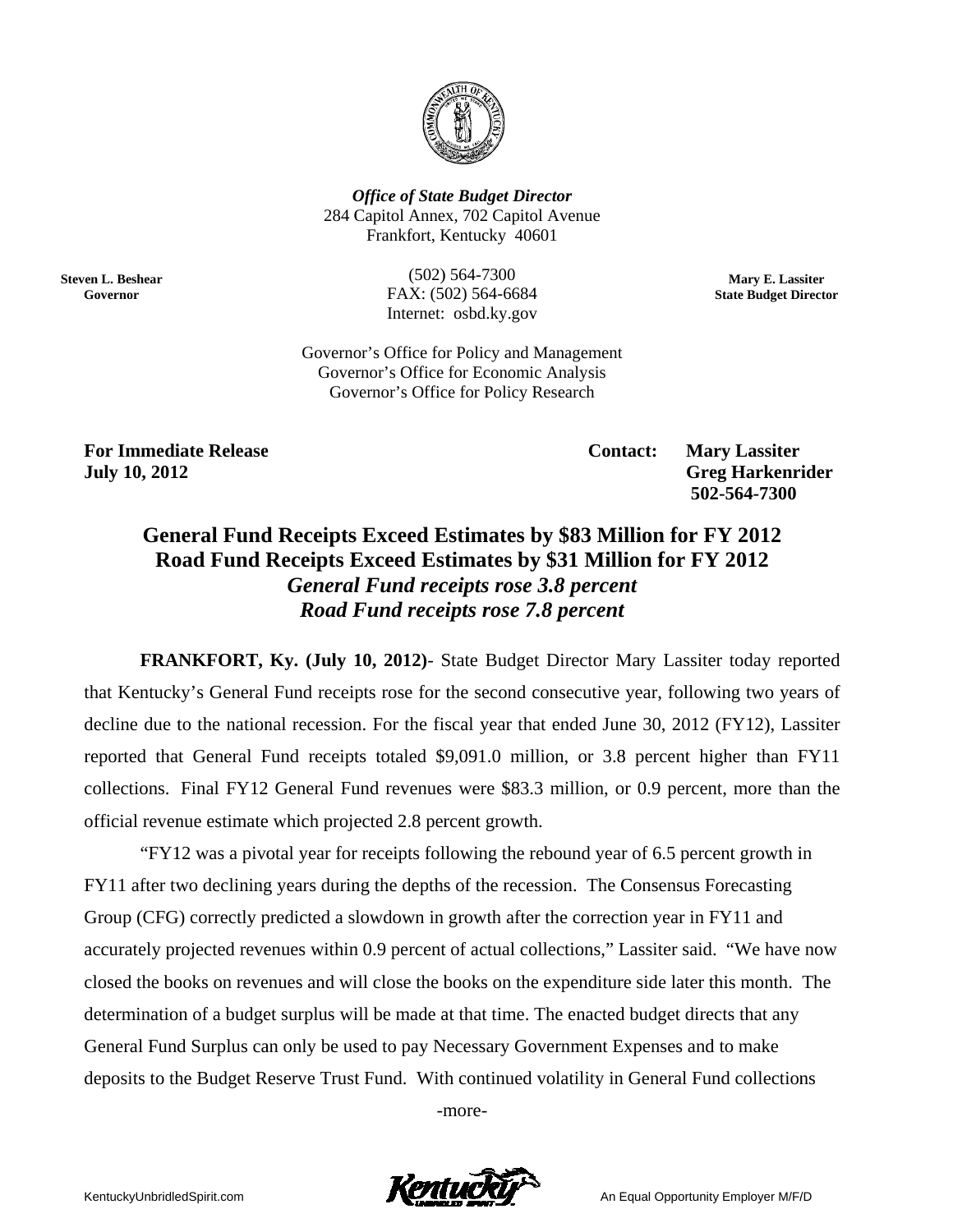and the underlying economy, a deposit to the Budget Reserve Trust Fund in this tight fiscal year further demonstrates the commitment that Governor Beshear has made to responsible fiscal management."

 Revenue collections showed positive growth in each of the four quarters of the fiscal year. Strong June receipts of 9.6 percent growth offset declines in April and May to close the final quarter of the fiscal year with a 2.3 percent increase. Growth rates for the four quarters were 4.9 percent, 1.4 percent, 7.2 percent and 2.3 percent.

A summary of General Fund collections for FY12 and FY11 is shown in Table 1.

|                    | Actual<br><b>FY12</b> | Actual<br><b>FY11</b> | <b>Difference</b><br>( <b>small</b> ) | <b>Difference</b><br>$\frac{0}{0}$ |
|--------------------|-----------------------|-----------------------|---------------------------------------|------------------------------------|
| Sales and Use      | 3,052.2               | 2,896.3               | 156.0                                 | 5.4                                |
| Individual Income  | 3,512.1               | 3,417.8               | 94.3                                  | 2.8                                |
| Corporation Income | 374.4                 | 300.8                 | 73.6                                  | 24.5                               |
| <b>LLET</b>        | 200.7                 | 215.7                 | $-15.0$                               | $-7.0$                             |
| Coal Severance     | 298.3                 | 295.8                 | 2.4                                   | 0.8                                |
| Cigarette Taxes    | 254.8                 | 262.2                 | $-7.4$                                | $-2.8$                             |
| Property           | 529.6                 | 514.8                 | 14.8                                  | 2.9                                |
| Lottery            | 210.8                 | 200.5                 | 10.3                                  | 5.1                                |
| Other              | 658.0                 | 655.4                 | 2.5                                   | 0.4                                |
| <b>TOTAL</b>       | 9,091.0               | 8,759.4               | 331.5                                 | <b>3.8</b>                         |

# **Table 1 Summary of General Fund Receipts FY12 and FY11**

# **Individual Income Tax:**

Individual income tax receipts increased \$94.3 million, or 2.8 percent, from last year as strong withholding receipts offset reductions in fiduciary and declaration collections as well as net payments and refunds with returns.

# **Sales and Use Taxes:**

Sales and use tax receipts rose 5.4 percent, or \$156.0 million, as consumer spending continued to rebound from recessionary lows. Pent-up demand from the recession and slight economic improvements have helped buoy the sales and use tax receipts.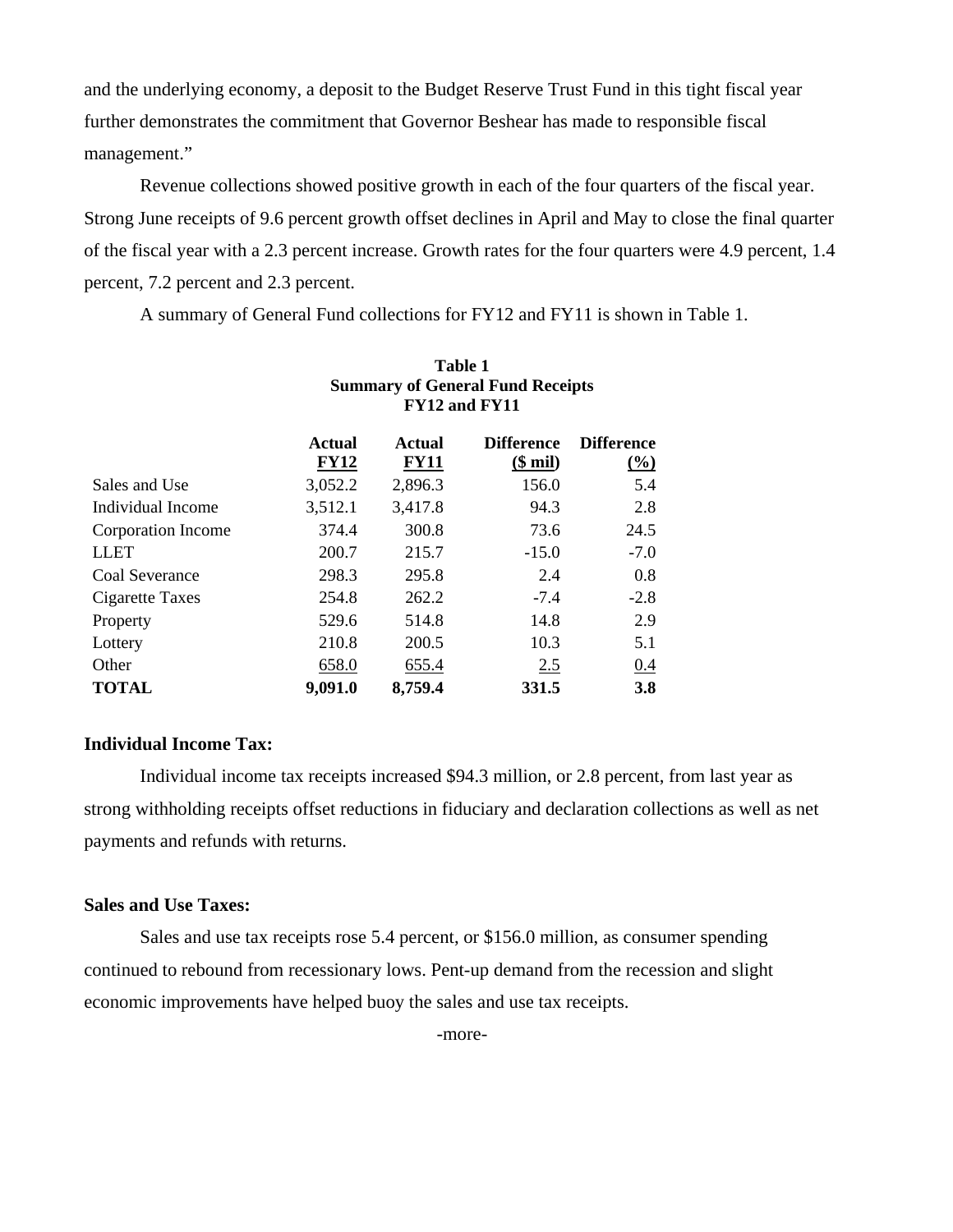# **Tobacco and Alcohol Taxes:**

Cigarette tax receipts decreased \$7.4 million, or 2.8 percent, in FY12 due to reduced sales and the transition by some smokers to roll-your-own cigarettes. Wholesale taxes on beer, wine, and distilled spirits partially offset the nominal decline in tobacco taxes. Wholesale alcohol taxes were \$97.9 million in FY12 compared to \$93.8 million last year, posting 4.4 percent combined growth.

# **Business Taxes:**

Corporation income tax collections rose \$73.6 million, or 24.5 percent. The limited liability entity tax decreased 7.0 percent from last year, or \$15.0 million. Combined, these business taxes increased 11.4 percent for the year, reflecting increased profitability of businesses operating in the state.

### **Coal Severance Taxes:**

Coal severance taxes increased 0.8 percent in FY12. Total collections for the fiscal year were \$298.3 million. Collections in coal severance fell by 19.0 percent in the fourth quarter of FY12 due to reduced sales resulting from unseasonable temperatures, high inventories, and substitution to natural gas in the production of electricity.

# **Property Taxes:**

Property tax receipts increased 2.9 percent or \$14.8 million from FY11. Tax on real property grew 1.7 percent as the state slowly claws back from the national housing recession. All of the major accounts increased with the exception of omitted and delinquent collections.

# **Lottery and Other Revenues:**

Receipts from the Kentucky Lottery Corporation rose 5.1 percent, or \$10.3 million, to post a dividend to the Commonwealth of \$210.8 million. The "other" category, which includes multiple other taxes and fees such as investment income, bank franchise taxes, and insurance premium taxes increased 0.4 percent or \$2.6 million.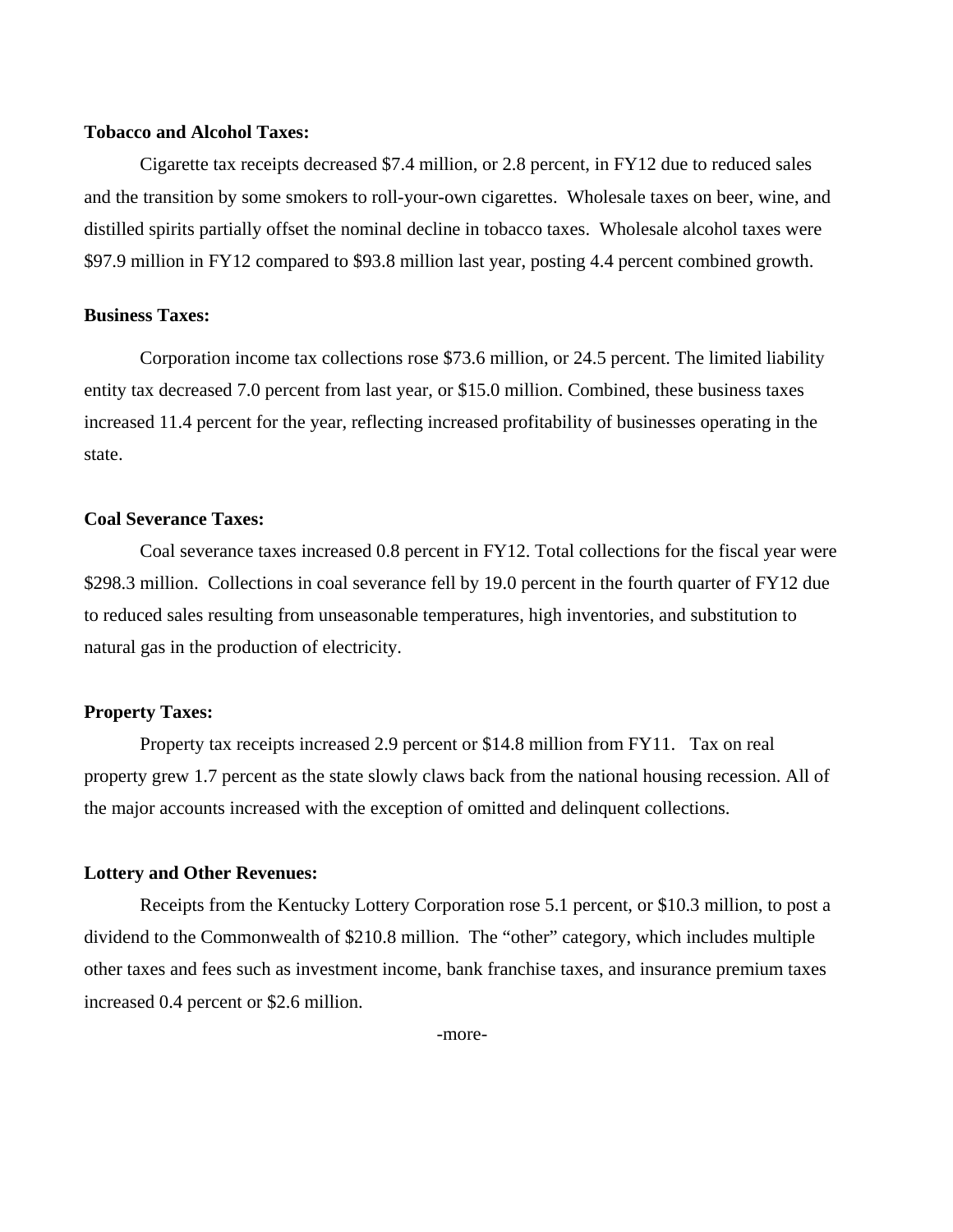Table 2 compares General Fund collections to the official revenue forecast. Actual receipts were \$83.3 million or 0.9 percent more than the official estimate.

**Table 2** 

|                       | <b>Summary of FY12 General Fund Receipts</b><br><b>Actual vs. Official Estimate</b> |                                 |                              |                          |  |  |
|-----------------------|-------------------------------------------------------------------------------------|---------------------------------|------------------------------|--------------------------|--|--|
|                       | <b>FY 12</b><br><b>Actual</b>                                                       | <b>FY 12</b><br><b>Estimate</b> | <b>Difference</b><br>$$$ mil | <b>Difference</b><br>(%) |  |  |
| Sales and Use         | 3,052.2                                                                             | 3,007.4                         | 44.8                         | 1.5                      |  |  |
| Individual Income     | 3,512.1                                                                             | 3,484.2                         | 27.9                         | 0.8                      |  |  |
| Corporation Income    | 374.4                                                                               | 333.5                           | 40.9                         | 12.3                     |  |  |
| <b>LLET</b>           | 200.7                                                                               | 218.3                           | $-17.6$                      | $-8.0$                   |  |  |
| <b>Coal Severance</b> | 298.3                                                                               | 326.7                           | $-28.4$                      | $-8.7$                   |  |  |
| Cigarette Taxes       | 254.8                                                                               | 253.6                           | 1.2                          | 0.5                      |  |  |
| Property              | 529.6                                                                               | 518.8                           | 10.8                         | 2.1                      |  |  |
| Lottery               | 210.8                                                                               | 211.0                           | $-0.2$                       | $-0.1$                   |  |  |
| Other                 | 658.0                                                                               | 654.2                           | 3.8                          | 0.6                      |  |  |
| <b>TOTAL</b>          | 9,091.0                                                                             | 9,007.7                         | 83.3                         | 0.9                      |  |  |

Sales and use tax receipts exceeded the estimate by 1.5 percent, due in large part to the 13.4 percent increase in June. The individual income tax exceeded the forecasted level by \$27.9 million, also aided by 12.4 percent growth in the final month of the fiscal year. Corporation income tax receipts exceeded expectations by \$40.9 million. Limited liability entity tax receipts were below the forecasted level by \$17.6 million. Cigarette taxes were above the estimate by 0.5 percent. The coal severance tax was \$28.4 million below the official estimate while property taxes were 2.1 percent higher than forecasted. The coal severance tax will be a concern going into FY13 as the final quarter of FY12 dipped dramatically. Lottery receipts were below the official forecast by 0.1 percent while all other taxes were 0.6 percent above the official estimate.

# **Road Fund**

Road Fund revenues for FY12 were \$1,443.8 million, an increase of 7.8 percent from the previous fiscal year. Receipts for June grew 19.7 percent. Total receipts rose \$105.0 million from FY11 as motor fuels and motor vehicle usage tax receipts outpaced small increases in virtually every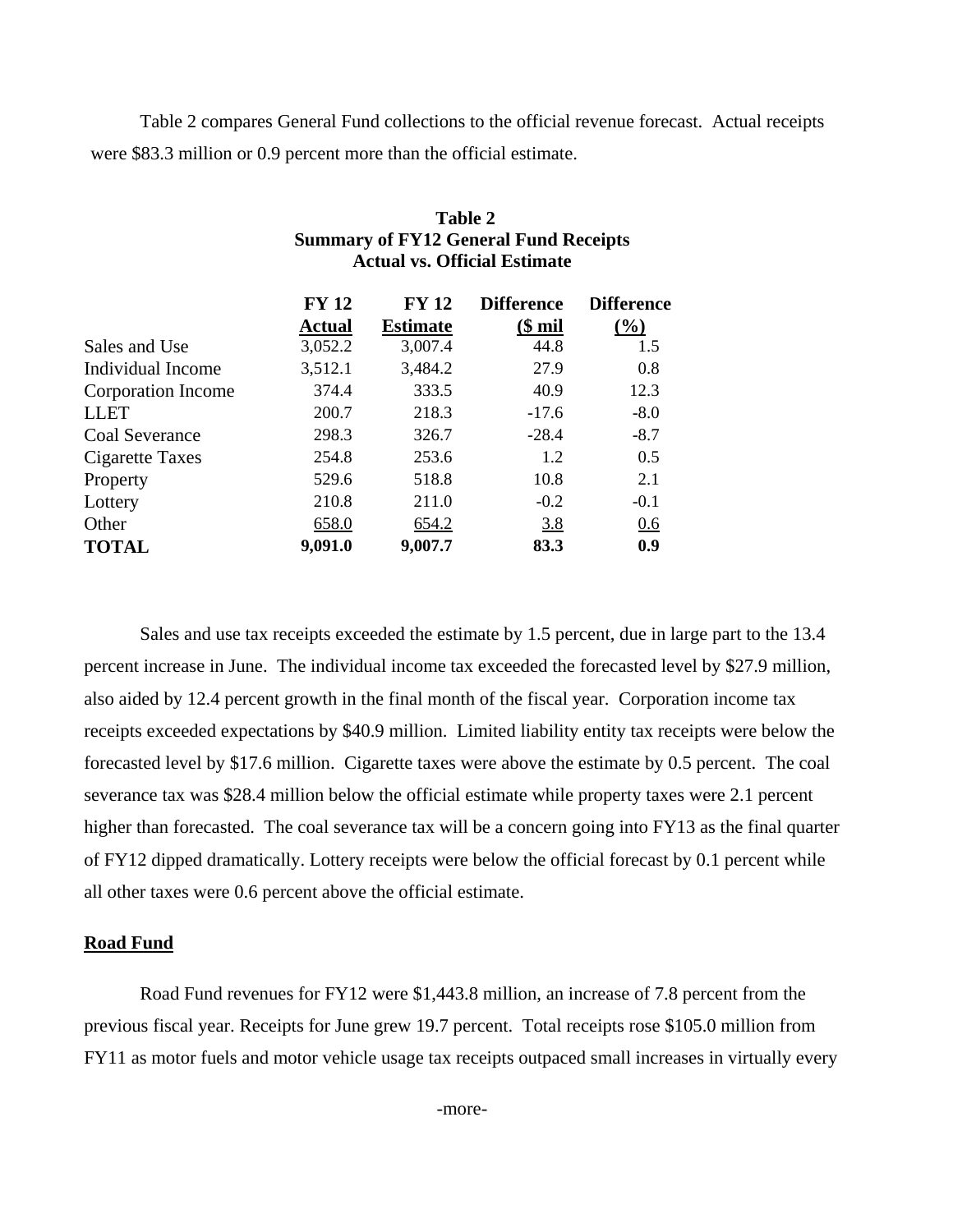other category. Road Fund receipts have now grown for three straight fiscal years. Growth in fuels and motor vehicle usage taxes provided for a robust rebound in the Road Fund. The details of Road Fund collections for FY12 and FY11 are shown in Table 3.

> **Table 3 Summary of Road Fund Receipts**

|                        | <b>FY12 vs. FY11</b> |               |                       |                                   |  |  |
|------------------------|----------------------|---------------|-----------------------|-----------------------------------|--|--|
|                        | <b>Actual</b>        | Actual        | <b>Difference</b>     | <b>Difference</b>                 |  |  |
| <b>Motor Fuels</b>     | <b>FY12</b><br>790.2 | FY11<br>732.8 | $(\$$ mil $)$<br>57.4 | $\left(\frac{9}{0}\right)$<br>7.8 |  |  |
| Motor Vehicle Usage    | 416.9                | 381.8         | 35.1                  | 9.2                               |  |  |
| Motor Vehicle License  | 107.8                | 97.8          | 10.0                  | 10.2                              |  |  |
| Motor Vehicle Operator | 15.7                 | 15.7          | 0.0                   | 0.0                               |  |  |
| <b>Weight Distance</b> | 75.1                 | 74.0          | 1.1                   | 1.5                               |  |  |
| Investment Income      | 3.1                  | 2.0           | 1.1                   | 54.4                              |  |  |
| Other                  | 34.9                 | 34.7          | 0.2                   | 0.7                               |  |  |
| <b>TOTAL</b>           | 1,443.8              | 1,338.8       | 105.0                 | 7.8                               |  |  |

 Motor fuels tax receipts rose by \$57.4 million or 7.8 percent in FY12. The increase was the result of the automatic statutory increase in the variable tax rate due to increased wholesale prices. Wholesale prices in the marketplace rose significantly over the fiscal year, but the statutory wholesale price for purposes of computing the tax rate on fuels is limited to a 10 percent increase per year. Motor vehicle usage taxes rose by \$35.1 million, or 9.2 percent, as motor vehicle sales remained strong. Motor vehicle license receipts rose \$10.0 million while motor vehicle operators' receipts were unchanged. Investment income rose \$1.1 million and "other" income increased 0.7 percent.

Road Fund collections for FY12 exceeded the official consensus estimate by \$31.3 million, or 2.2 percent, as shown in Table 4.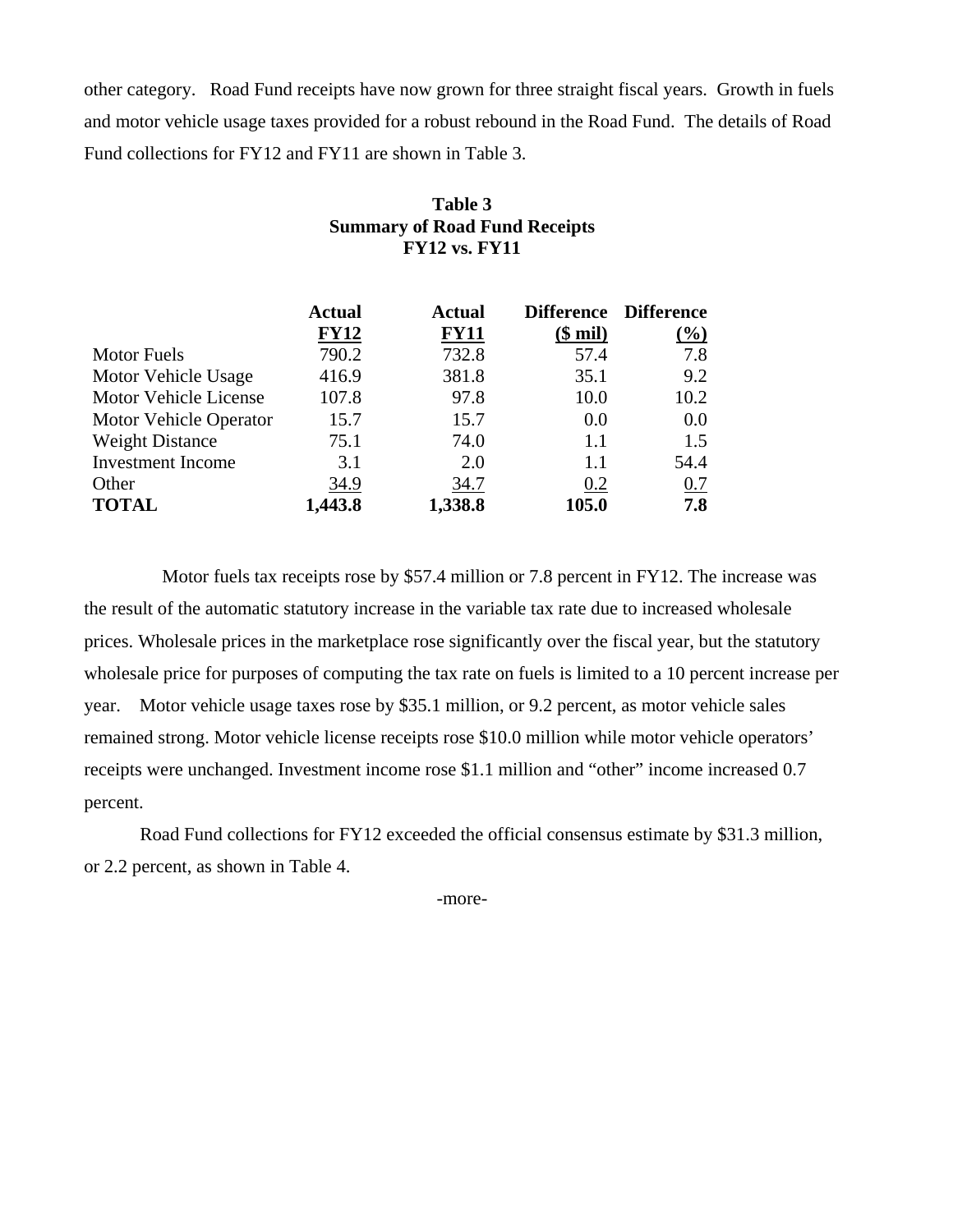|                                | <b>FY 12</b>  | <b>FY 12</b>    | <b>Difference</b> | <b>Difference</b> |
|--------------------------------|---------------|-----------------|-------------------|-------------------|
|                                | <b>Actual</b> | <b>Estimate</b> | $($$ mil)         | $(\%)$            |
| <b>Motor Fuels</b>             | 790.2         | 779.5           | 10.7              | 1.4               |
| Motor Vehicle Usage            | 416.9         | 402.7           | 14.2              | 3.5               |
| Motor Vehicle License          | 107.8         | 100.8           | 7.0               | 7.0               |
| <b>Motor Vehicle Operators</b> | 15.7          | 15.8            | $-0.1$            | $-0.4$            |
| <b>Weight Distance</b>         | 75.1          | 79.4            | $-4.3$            | $-5.4$            |
| <b>Investment</b> Income       | 3.1           | 0.5             | 2.6               | 515.8             |
| Other                          | 34.9          | 33.8            | <u>1.1</u>        | 3.4               |
| <b>TOTAL</b>                   | 1,443.8       | 1,412.5         | 31.3              | 2.2               |

# **Table 4 Summary of FY12 Road Fund Receipts Actual vs. Official Estimate**

Among the major accounts, motor fuels and motor vehicle usage taxes exceeded the estimates by more than \$24.9 million. All other accounts, taken together, were within \$6.3 million of the forecasted levels. As with the General Fund, the Road Fund ending balance for FY12 will be determined later in July. Pursuant to the enacted budget, any surplus funds in the Road Fund are appropriated to the State Construction Account.

### -30-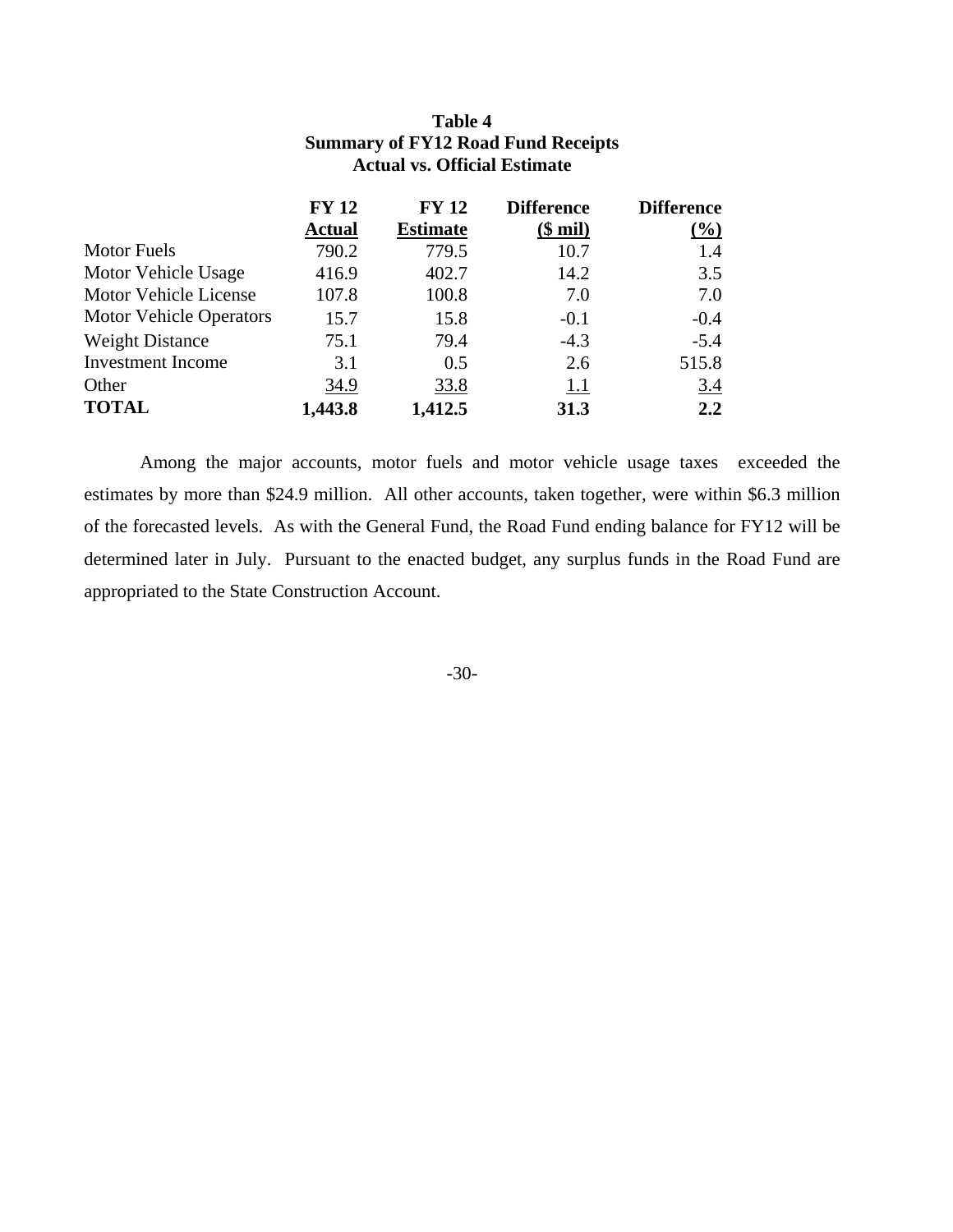#### **KENTUCKY STATE GOVERNMENT REVENUE 1. GENERAL FUND REVENUE**

|                                                          |               | <b>JUNE</b>   |           |                 | <b>JULY THROUGH JUNE</b> |                          |
|----------------------------------------------------------|---------------|---------------|-----------|-----------------|--------------------------|--------------------------|
|                                                          | 2012          | 2011          | % Change  | FY 2012         | FY 2011                  | % Change                 |
| <b>TOTAL GENERAL FUND</b>                                | \$918,462,247 | \$838,394,078 | 9.6%      | \$9,090,954,645 | \$8,759,442,646          | 3.8%                     |
| <b>Tax Receipts</b>                                      | \$871,398,917 | \$802,248,915 | 8.6%      | \$8,786,626,012 | \$8,455,775,175          | 3.9%                     |
| Sales and Gross Receipts                                 | \$322,004,130 | \$293,273,680 | 9.8%      | \$3,648,803,253 | \$3,489,069,236          | 4.6%                     |
| <b>Beer Consumption</b>                                  | 606,032       | 525,752       | 15.3%     | 6,125,423       | 6,118,817                | 0.1%                     |
| Beer Wholesale                                           | 5,584,917     | 4,863,070     | 14.8%     | 54,139,730      | 51,914,445               | 4.3%                     |
| Cigarette                                                | 24,903,306    | 27,315,144    | $-8.8%$   | 254,798,018     | 262,220,720              | $-2.8%$                  |
| <b>Distilled Spirits Case Sales</b>                      | 10,646        | 9,586         | 11.1%     | 116,903         | (232, 830)               | $\overline{\phantom{a}}$ |
| <b>Distilled Spirits Consumption</b>                     | 1,050,819     | 936,416       | 12.2%     | 11,355,027      | 10,942,531               | 3.8%                     |
| <b>Distilled Spirits Wholesale</b>                       | 2,718,728     | 2,379,459     | 14.3%     | 29,695,678      | 28,175,617               | 5.4%                     |
| Insurance Premium                                        | 11,289,692    | 15,217,317    | $-25.8%$  | 133,069,934     | 128,731,563              | 3.4%                     |
| Pari-Mutuel                                              | 1,374,617     | 407,508       | 237.3%    | 3,600,911       | 4,607,322                | $-21.8%$                 |
| Race Track Admission                                     | 5,875         | 24,257        | $-75.8%$  | 164,223         | 178,957                  | $-8.2%$                  |
| Sales and Use                                            | 264,991,704   | 233,719,031   | 13.4%     | 3,052,236,048   | 2,896,251,816            | 5.4%                     |
| Wine Consumption                                         | 236,773       | 220,161       | 7.5%      | 2,716,967       | 2,584,039                | 5.1%                     |
| Wine Wholesale                                           | 1,267,026     | 1,187,390     | 6.7%      | 14,102,961      | 13,748,696               | 2.6%                     |
| <b>Telecommunications Tax</b>                            | 5,990,301     | 4,676,214     | 28.1%     | 64,919,274      | 62,286,497               | 4.2%                     |
| <b>Other Tobacco Products</b>                            | 1,971,070     | 1,774,603     | 11.1%     | 21,730,607      | 21,391,009               | 1.6%                     |
| <b>Floor Stock Tax</b>                                   | 2,625         | 17,770        | $-85.2%$  | 31,548          | 150,038                  | $-79.0%$                 |
| License and Privilege                                    | 57,227,305    | 63,972,534    | $-10.5%$  | \$647,694,277   | \$658,594,243            | $-1.7%$                  |
| Alc. Bev. License Suspension                             | 18,040        | 33,100        | $-45.5%$  | 281,375         | 377,550                  | $-25.5%$                 |
| Coal Severance                                           | 20,764,115    | 24,979,623    | $-16.9%$  | 298,263,637     | 295,836,611              | 0.8%                     |
| <b>Corporation License</b>                               | 6,028         | 117,772       | $-94.9%$  | 5,330,573       | 10,654,547               | $-50.0%$                 |
| <b>Corporation Organization</b>                          | 1,857         | 1,932         | $-3.9%$   | 94,666          | 69,928                   | 35.4%                    |
| <b>Occupational Licenses</b>                             | 18,194        | 19,142        | $-5.0%$   | 156,845         | 165,753                  | $-5.4%$                  |
| Oil Production                                           | 945,993       | 828,242       | 14.2%     | 11,955,961      | 8,287,566                | 44.3%                    |
| Race Track License                                       | 66,068        | 37,500        | 76.2%     | 272,443         | 262,175                  | 3.9%                     |
| <b>Bank Franchise Tax</b>                                | 1,086,936     | 396,548       | 174.1%    | 94,158,966      | 88,400,971               | 6.5%                     |
| <b>Driver License Fees</b>                               | 51,942        | 45,356        | 14.5%     | 608,829         | 602,721                  | 1.0%                     |
| <b>Minerals Severance</b>                                | 993,509       | 930,896       | 6.7%      | 13,292,368      | 13,256,853               | 0.3%                     |
| Natural Gas Severance                                    | 1,274,382     | 2,413,486     | $-47.2%$  | 22,538,258      | 24,938,411               | $-9.6%$                  |
| <b>Limited Liability Entity</b>                          | 32,000,242    | 34,168,938    | $-6.3%$   | 200,740,356     | 215,741,157              | $-7.0%$                  |
| Income                                                   | 483,522,948   | 435,905,106   | 10.9%     | \$3,886,498,908 | \$3,718,560,868          | 4.5%                     |
| Corporation                                              | 129,400,469   | 120,848,905   | 7.1%      | 374,423,779     | 300,782,364              | 24.5%                    |
| Individual                                               | 354,122,479   | 315,056,201   | 12.4%     | 3,512,075,128   | 3,417,778,504            | 2.8%                     |
| Property                                                 | \$4,179,894   | \$3,272,652   | 27.7%     | \$529,566,811   | \$514,814,972            | 2.9%                     |
| <b>Building &amp; Loan Association</b>                   | 1,045,919     | 1,128,404     | $-7.3%$   | 2,462,810       | 2,457,458                | 0.2%                     |
| General - Real                                           | 269,543       | (60, 401)     | $-546.3%$ | 251,285,063     | 247,034,036              | 1.7%                     |
| General - Tangible                                       | 7,695,485     | 4,476,251     | 71.9%     | 207,739,436     | 186,665,683              | 11.3%                    |
| <b>Omitted &amp; Delinquent</b><br><b>Public Service</b> | (4,205,389)   | (3,398,294)   | ---       | 16,687,591      | 28.140.461               | $-40.7%$                 |
|                                                          | (625, 663)    | 1,126,978     | $-155.5%$ | 50,063,069      | 49,210,400               | 1.7%                     |
| Other                                                    | 0             | (287)         | ---       | 1,328,843       | 1,306,933                | 1.7%                     |
| Inheritance                                              | \$2,862,658   | \$3,125,896   | $-8.4%$   | 41,312,904      | 41,350,929               | $-0.1%$                  |
| Miscellaneous                                            | \$1,601,981   | \$2,699,048   | $-40.6%$  | \$32,749,859    | \$33,384,927             | $-1.9%$                  |
| Legal Process                                            | 1,601,981     | 1,564,315     | 2.4%      | 19,977,267      | 20,303,600               | -1.6%                    |
| T. V. A. In Lieu Payments                                | 0             | 1,134,733     | $-100.0%$ | 12,707,124      | 12,992,023               | $-2.2%$                  |
| Other                                                    | 0             | 0             | ---       | 65,468          | 89,304                   | $-26.7%$                 |
| <b>Nontax Receipts</b>                                   | \$49,048,337  | \$36,111,145  | 35.8%     | \$301,849,149   | \$300,260,186            | 0.5%                     |
| <b>Departmental Fees</b>                                 | 1,955,125     | 3,171,515     | -38.4%    | 26,203,503      | 29,505,690               | $-11.2%$                 |
| PSC Assessment Fee                                       | 1,951,415     | 7,537,462     | $-74.1%$  | 7,389,549       | 16,266,055               | $-54.6%$                 |
| Fines & Forfeitures                                      | 2,873,355     | 2,006,098     | 43.2%     | 26,274,627      | 26,117,800               | 0.6%                     |
| Interest on Investments                                  | 399,586       | 136,256       | 193.3%    | (14, 535, 985)  | 767,606                  |                          |
| Lottery                                                  | 18,829,000    | 22,322,439    | $-15.6%$  | 210,800,122     | 200,500,000              | 5.1%                     |
| Sale of NO <sub>x</sub> Credits                          | 0             | 10,188        | $-100.0%$ | 22,025          | 36,825                   | $-40.2%$                 |
| Miscellaneous                                            | 23,039,857    | 927,188       | 2384.9%   | 45,695,310      | 27,066,209               | 68.8%                    |
| Redeposit of State Funds                                 | (\$1,985,006) | \$34,018      | ---       | 2,479,483       | 3,407,285                | $-27.2%$                 |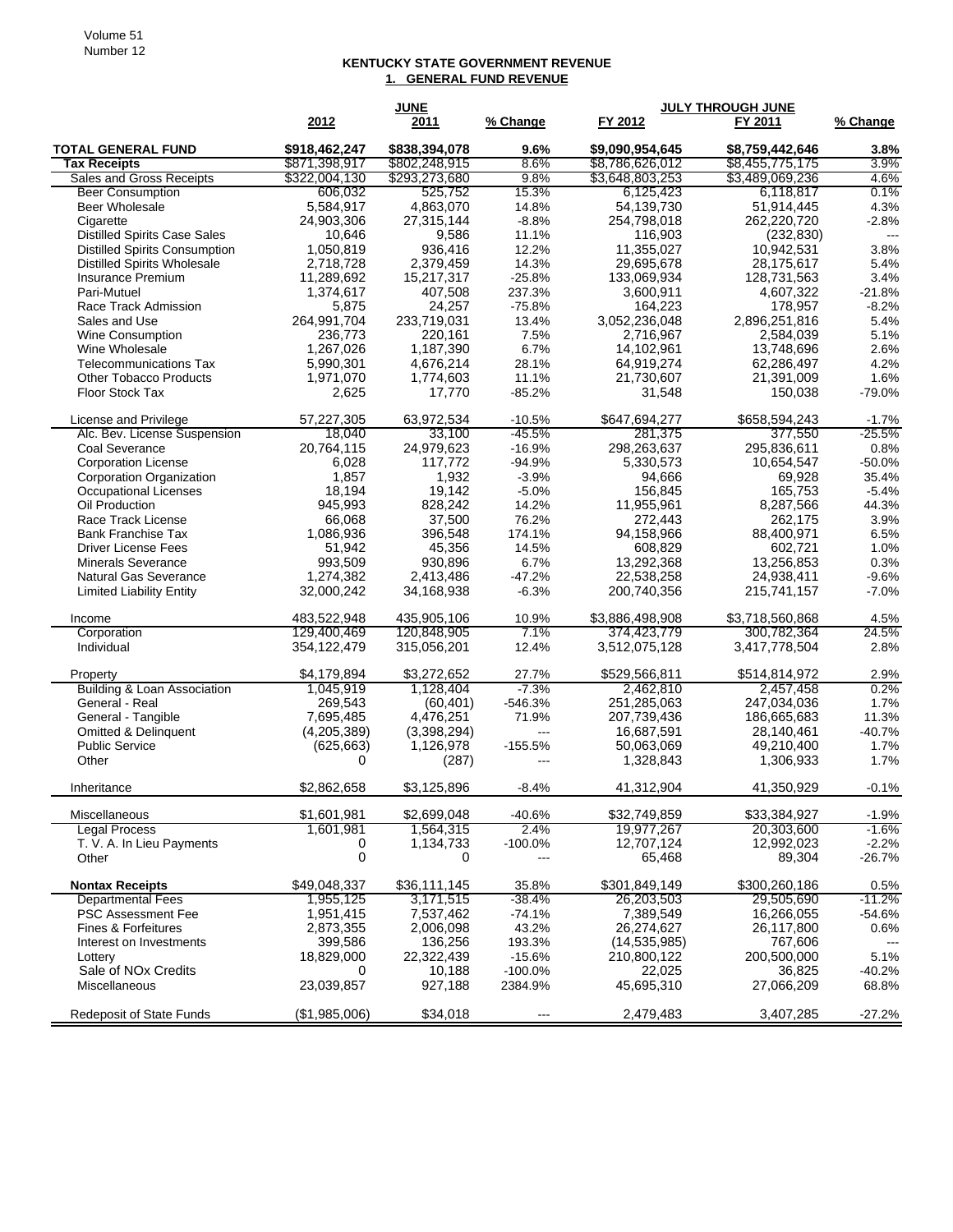Volume 51 Number 12

# **2. ROAD FUND REVENUE**

|                                 |               | <b>JUNE</b>   | <b>JULY THROUGH JUNE</b> |                 |                 |          |
|---------------------------------|---------------|---------------|--------------------------|-----------------|-----------------|----------|
|                                 | 2012          | 2011          | % Change                 | FY 2012         | FY 2011         | % Change |
| <b>TOTAL STATE ROAD FUND</b>    | \$133,703,282 | \$111,688,784 | 19.7%                    | \$1,443,773,845 | \$1,338,811,926 | 7.8%     |
| Tax Receipts-                   | \$127,169,387 | \$108,994,951 | 16.7%                    | 1,416,497,670   | \$1,315,130,011 | 7.7%     |
| Sales and Gross Receipts        | \$115,176,888 | \$94,447,667  | 21.9%                    | \$1,207,082,330 | \$1,114,593,981 | 8.3%     |
| <b>Motor Fuels Taxes</b>        | 72,191,438    | 62,667,099    | 15.2%                    | 790,229,379     | 732,826,112     | $7.8\%$  |
| Motor Vehicle Usage             | 42.985.449    | 31,780,567    | 35.3%                    | 416,852,951     | 381,767,869     | 9.2%     |
| License and Privilege           | \$11,992,500  | \$14,547,284  | $-17.6%$                 | \$209,415,340   | \$200,536,031   | 4.4%     |
| Motor Vehicles                  | 9,152,563     | 7,547,808     | 21.3%                    | 107.836.554     | 97,812,587      | $10.2\%$ |
| <b>Motor Vehicle Operators</b>  | 1,379,446     | 1,213,313     | 13.7%                    | 15,737,651      | 15,736,805      | 0.0%     |
| <b>Weight Distance</b>          | 345.743       | 4,998,555     | $-93.1%$                 | 75,111,565      | 73,983,781      | 1.5%     |
| <b>Truck Decal Fees</b>         | 79,409        | 36.664        | 116.6%                   | 736.224         | 793.715         | $-7.2%$  |
| <b>Other Special Fees</b>       | 1,035,339     | 750.944       | 37.9%                    | 9,993,345       | 12,209,142      | $-18.1%$ |
| <b>Nontax Receipts</b>          | \$6,432,873   | \$2,932,896   | 119.3%                   | \$26,739,794    | \$21,932,031    | 21.9%    |
| <b>Departmental Fees</b>        | 5,952,170     | 2,114,204     | 181.5%                   | 21,879,481      | 18,167,778      | 20.4%    |
| In Lieu of Traffic Fines        | 79,588        | 75,209        | 5.8%                     | 769,405         | 779,828         | $-1.3%$  |
| Investment Income               | 300,989       | 582,608       | -48.3%                   | 3,081,180       | 1,995,228       | 54.4%    |
| <b>Miscellaneous</b>            | 100,125       | 160,876       | $-37.8%$                 | 1,009,727       | 989,197         | 2.1%     |
| <b>Redeposit of State Funds</b> | \$101,022     | (\$239,063)   |                          | 536,381         | 1,749,883       | -69.3%   |

An electronic version of this report is available for viewing and downloading in PDF format at the Office of the State Budget Director's web site. To access this report, set your browser to http://www.osbd.ky.gov.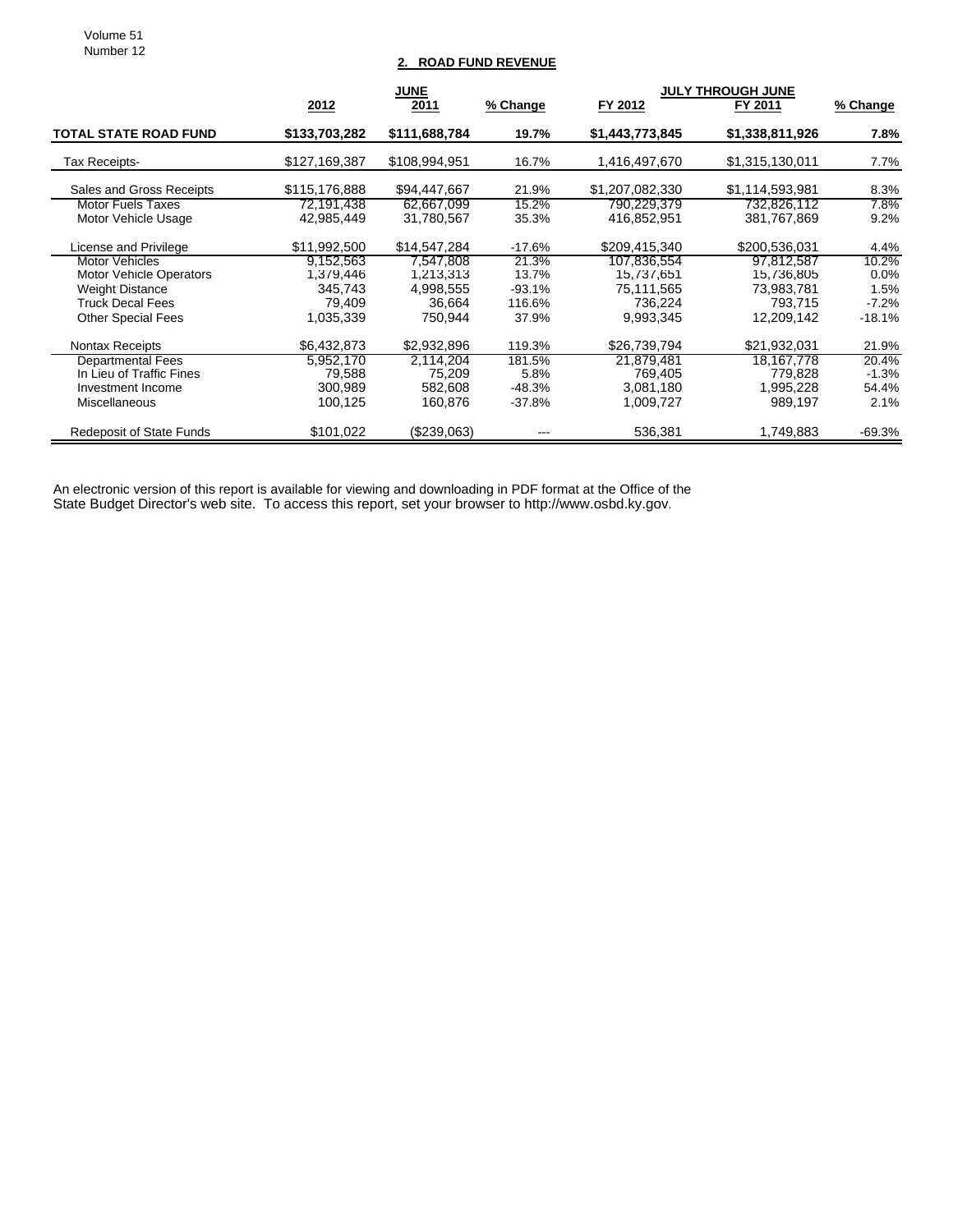#### **KENTUCKY STATE GOVERNMENT REVENUE 1. GENERAL FUND REVENUE**

|                                      | <b>Fourth Quarter</b><br>FY 2012 | <b>Fourth Quarter</b><br>FY 2011 | % Change                 | Year-To-Date<br>FY 2012 | Year-To-Date<br>FY 2011 | % Change       |
|--------------------------------------|----------------------------------|----------------------------------|--------------------------|-------------------------|-------------------------|----------------|
| <b>TOTAL GENERAL FUND</b>            | 2,489,481,446                    | 2,432,832,119                    | 2.3%                     | \$9.090.954.645         | \$8.759.442.646         | 3.8%           |
| Tax Receipts                         | 2,408,630,620                    | 2,350,576,236                    | 2.5%                     | \$8,786,626,012         | \$8,455,775,175         | 3.9%           |
| Sales and Gross Receipts             | 951,335,137                      | 902,087,042                      | 5.5%                     | \$3,648,803,253         | \$3,489,069,236         | 4.6%           |
| <b>Beer Consumption</b>              | 1,698,360                        | 1,600,138                        | 6.1%                     | 6,125,423               | 6,118,817               | 0.1%           |
| <b>Beer Wholesale</b>                | 14,971,812                       | 13,009,302                       | 15.1%                    | 54,139,730              | 51,914,445              | 4.3%           |
| Cigarette                            | 69,428,937                       | 69,029,224                       | 0.6%                     | 254,798,018             | 262,220,720             | $-2.8%$        |
| <b>Distilled Spirits Case Sales</b>  | 29,682                           | 29,405                           | 0.9%                     | 116,903                 | (232, 830)              | $\overline{a}$ |
| <b>Distilled Spirits Consumption</b> | 2,895,472                        | 2,877,104                        | 0.6%                     | 11,355,027              | 10,942,531              | 3.8%           |
| <b>Distilled Spirits Wholesale</b>   | 7,678,582                        | 7,513,375                        | 2.2%                     | 29,695,678              | 28,175,617              | 5.4%           |
| Insurance Premium                    | 42,394,005                       | 41,057,991                       | 3.3%                     | 133,069,934             | 128,731,563             | 3.4%           |
| Pari-Mutuel                          | 1,871,441                        | 1,707,339                        | 9.6%                     | 3,600,911               | 4,607,322               | $-21.8%$       |
| Race Track Admission                 | 5,875                            | 30,334                           | $-80.6%$                 | 164,223                 | 178,957                 | $-8.2%$        |
| Sales and Use                        | 784,719,884                      | 740,075,643                      | 6.0%                     | 3,052,236,048           | 2,896,251,816           | 5.4%           |
| <b>Wine Consumption</b>              | 653,008                          | 663,390                          | $-1.6%$                  | 2,716,967               | 2,584,039               | 5.1%           |
| Wine Wholesale                       | 3,411,230                        | 3,470,694                        | $-1.7%$                  | 14,102,961              | 13,748,696              | 2.6%           |
| <b>Telecommunications Tax</b>        | 16,016,836                       | 15,557,509                       | 3.0%                     | 64,919,274              | 62,286,497              | 4.2%           |
| <b>OTP</b>                           | 5,550,478                        | 5,423,605                        | 2.3%                     | 21,730,607              | 21,391,009              | 1.6%           |
| Floor Stock Tax                      | 9,535                            | 41,988                           | $-77.3%$                 | 23,786                  | 86,999                  | $-72.7%$       |
|                                      |                                  |                                  |                          |                         |                         |                |
| License and Privilege                | 160,018,238                      | 180,399,726                      | $-11.3%$                 | \$647,694,277           | \$658,594,243           | $-1.7%$        |
| Alc. Bev. License Suspension         | 78.170                           | 74,943                           | 4.3%                     | 281,375                 | 377,550                 | $-25.5%$       |
| Coal Severance                       | 65,534,975                       | 80,878,417                       | $-19.0%$                 | 298,263,637             | 295,836,611             | 0.8%           |
| <b>Corporation License</b>           | 4,898,408                        | 412,405                          | 1087.8%                  | 5,330,573               | 10,654,547              | $-50.0%$       |
| Corporation Organization             | 59,907                           | 13,528                           | 342.8%                   | 94,666                  | 69,928                  | 35.4%          |
| <b>Occupational Licenses</b>         | 87,513                           | 66,382                           | 31.8%                    | 156,845                 | 165,753                 | $-5.4%$        |
| Oil Production                       | 3,015,451                        | 2,568,797                        | 17.4%                    | 11,955,961              | 8,287,566               | 44.3%          |
| Race Track License                   | 66,068                           | 45,725                           | 44.5%                    | 272,443                 | 262,175                 | 3.9%           |
| <b>Bank Franchise Tax</b>            | 1,565,633                        | 10,035,499                       | $-84.4%$                 | 94,158,966              | 88,400,971              | 6.5%           |
| <b>Driver License Fees</b>           | 152,981                          | 148,156                          | 3.3%                     | 608,829                 | 602,721                 | 1.0%           |
| <b>Minerals Severance</b>            | 2,982,765                        | 3,150,880                        | $-5.3%$                  | 13,292,368              | 13,256,853              | 0.3%           |
| Natural Gas Severance                | 4,431,078                        | 7,027,256                        | $-36.9%$                 | 22,538,258              | 24,938,411              | $-9.6%$        |
| <b>Limited Liability Entity</b>      | 77,145,287                       | 75,977,739                       | 1.5%                     | 200,740,356             | 215,741,157             | $-7.0%$        |
| Income                               | 1,241,129,822                    | 1,199,444,901                    | 3.5%                     | \$3,886,498,908         | \$3,718,560,868         | 4.5%           |
| Corporation                          | 154,631,744                      | 149,214,688                      | 3.6%                     | 374,423,779             | 300,782,364             | 24.5%          |
| Individual                           | 1,086,498,078                    | 1,050,230,212                    | 3.5%                     | 3,512,075,128           | 3,417,778,504           | 2.8%           |
| Property                             | \$38,040,099                     | \$47,995,649                     | $-20.7%$                 | \$529,566,811           | \$514,814,972           | 2.9%           |
| Building & Loan Association          | 2,508,944                        | 2,247,679                        | 11.6%                    | 2,462,810               | 2,457,458               | 0.2%           |
| General - Real                       | 6,111,493                        | 7,371,527                        | $-17.1%$                 | 251,285,063             | 247,034,036             | 1.7%           |
| General - Tangible                   | 35,601,266                       | 27,194,880                       | 30.9%                    | 207,739,436             | 186,665,683             | 11.3%          |
| <b>Omitted &amp; Delinquent</b>      | 817,969                          | (1,228,477)                      | ---                      | 16,687,591              | 28,140,461              | $-40.7%$       |
| <b>Public Service</b>                | (7,005,533)                      | 12,397,639                       | $\overline{a}$           | 50,063,069              | 49,210,400              | 1.7%           |
| Other                                | 5,961                            | 12,401                           | -51.9%                   | 1,328,843               | 1,306,933               | 1.7%           |
| Inheritance                          | \$10,811,894                     | \$12,047,148                     | $-10.3%$                 | \$41,312,904            | \$41,350,929            | $-0.1%$        |
| Miscellaneous                        | \$7,295,430                      | \$8,601,770                      | $-15.2%$                 | \$32,749,859            | \$33,384,927            | $-1.9%$        |
| <b>Legal Process</b>                 | 5,022,964                        | 5,195,212                        | $-3.3%$                  | 19,977,267              | 20,303,600              | $-1.6%$        |
| T. V. A. In Lieu Payments            | 2,269,975                        | 3,404,199                        | $-33.3%$                 | 12,707,124              | 12,992,023              | $-2.2%$        |
| Other                                | 2,491                            | 2,358                            | 5.6%                     | 65,468                  | 89,304                  | $-26.7%$       |
| Nontax Receipts                      | \$80,578,631                     | \$82,312,158                     | $-2.1%$                  | \$301,849,149           | \$300,260,186           | 0.5%           |
| <b>Departmental Fees</b>             | 7,228,142                        | 8,494,104                        | $-14.9%$                 | 26,203,503              | 29,505,690              | $-11.2%$       |
| <b>PSC Assessment Fee</b>            | 1,951,575                        | 7,537,842                        | $-74.1%$                 | 7,389,549               | 16,266,055              | $-54.6%$       |
| Fines & Forfeitures                  | 7,165,464                        | 6,463,657                        | 10.9%                    | 26,274,627              | 26,117,800              | 0.6%           |
| Interest on Investments              | (15,097,696)                     | 256,937                          | $\overline{\phantom{a}}$ | (14, 535, 985)          | 767,606                 |                |
| Lottery                              | 54,829,000                       | 57,000,000                       | $-3.8%$                  | 210,800,122             | 200,500,000             | 5.1%           |
| Sale of NO <sub>x</sub> Credits      | 2,025                            | 14,313                           | $-85.9%$                 | 22,025                  | 36,825                  | $-40.2%$       |
| Miscellaneous                        | 24,500,121                       | 2,545,306                        | 862.6%                   | 45,695,310              | 27,066,209              | 68.8%          |
| <b>Redeposit of State Funds</b>      | \$272,196                        | (\$56,275)                       | ---                      | \$2,479,483             | \$3,407,285             | $-27.2%$       |